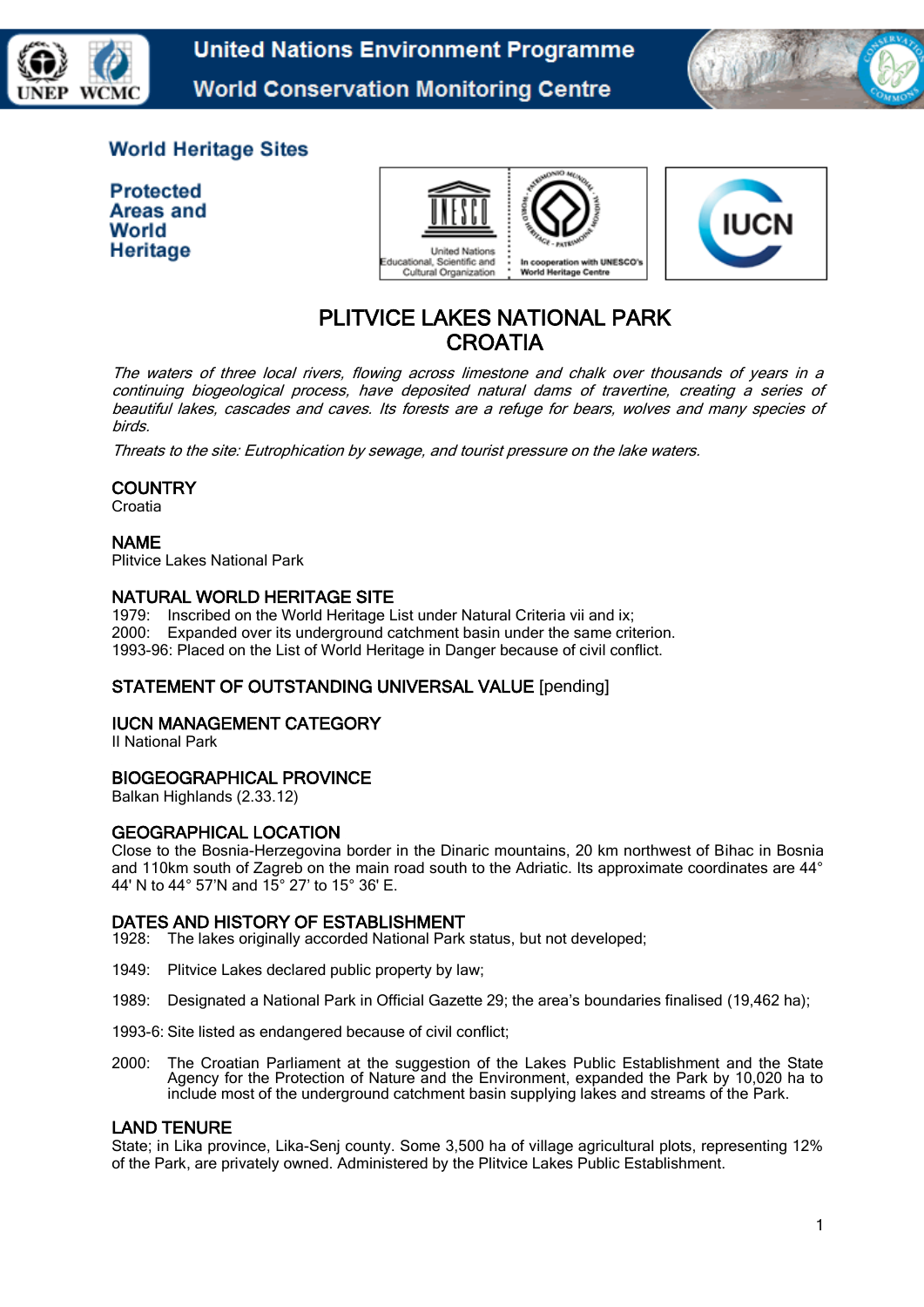# AREA

19,200 ha (Nomination document gave 19,462 ha).

# **ALTITUDE**

417m to 1,280m

# PHYSICAL FEATURES

Plitvice plateau lies at 650-700m between the Licka Pljesevica (1,640m) and Mala Kapela (1,280m) mountains and is intersected by the headwaters of the Korana River, the Black and White rivers. The upper end of the Korana Valley overlying the dolomite stratum is a wide basin holding the upper lakes while the lower lakes occupy a narrow limestone canyon. The Plitvice Lakes basin is a formation of biological origin, a karst river basin of limestone and dolomite, with some sixteen lakes, behind dams created during the last 4000 years by the deposition of calcium carbonate in solution by encrustation on mosses (Bryum, Cratoneuron), algae and aquatic bacteria. This results in the building, at about 1-3cm/year, of barriers of phytogenetic travertine (calcareous tufa) which have created the lakes of various sizes linked by cascades and waterfalls, some up to 25m in height. These have characteristic strange shapes and contain travertine-roofed and vaulted caves.

The carbonates date from the Upper Triassic, Jurassic and Cretaceous ages and are up to 4,000m thick. Soil types include humus on limestone, rendzinas and brown soils on limestone, eliminated and brown eliminated soils on limestone and humus, brown soils and the eliminated soils of sinkholes. In order to maintain and preserve the natural characteristics of the lakes from pollution, the whole of the surface and most of the subterranean drainage system has been included within the borders of the Park. The new areas comprise layers of karstified limestone with dolomites of Jurassic age.

# CLIMATE

The National Park lies on the boundary between a moderately warm lower level rainy forest climate and a higher altitude snowy forest climate, with an annual precipitation of 1,000-1,200mm. The height of 700m above sea-level or the mean temperature of -3° C in the coldest month has been taken as the boundary line between the two climes.

# **VEGETATION**

There are 22,308 ha of forest, which cover 75% of the Park, 6,957 ha of meadow and 217 ha of lakes. The forest comprises pure stands of beech *Fagus sylvatica* at lower altitudes and mixed stands of beech and fir *Abies alba* higher up. The percentages of species are: 72.8% beech, 22.1% fir, 4.7% spruce Picea excelsa and 0.4% pine Pinus sylvestris. One area of 84 ha has never been cut and contains trees up to 700 years old. The forest can also be classified in terms of its underlying dolomite and limestone strata. The dolomite communities comprise tertiary pine, hornbeam Ostrva carpinifolia, spruce and beech-fir forests. The limestone communities have a smaller number of forest types, but cover a larger area with communities of spruce and fern, spruce in beech, coppiced hornbeam with sumac Rhus cotinus, Italian maple Acer obtusatum and heather Erica spp. Hydrophytic communities of black alder Alnus glutinosa, willow Salix spp., grey ivy, reeds and bulrush communities. Alpine beech groves grade into fir and beech forests, with juniper *Juniperus* sp., and in the valleys and on lower slopes patches of sub-Mediterranean vegetation. There is a large mosaic of meadow communities, depending on altitude, geology soils and other factors, in three classes: Festuco-Brometea, Nardo-Calunatea, Molinio-Arrhenatheretea and Scheuchzerio-caricatea fuscae. Threatened and endemic plants protected include Cardamine chelido, Cypripedium calceolus, Daphne blagayana, Lilium bulbiferum, L.carniolicum, Primula kitaibeliana, P. wulfeniana, Ruscus hypoglossum and Paeonia mascula.

# FAUNA

The area is faunistically rich, including European polecat Mustela putorius, European brown bear Ursus arctos, wolf Canis lupus, European otter Lutra lutra, wild cat Felis silvestris, Two bats, the western barbastelle *Barbastella barbastellus* and the longfingered bat *Myotis capaccinii* (VU) are rare. There are records of 126 species of birds, of which 70 breed in the area including golden eagle Aquila chrysaetos, Eurasian eagle owl *Bubo bubo*, capercaillie Tetrao urogallus and white-throated dipper Cinclus cinclus; also of the European pond turtle *Emys orbiculatus*.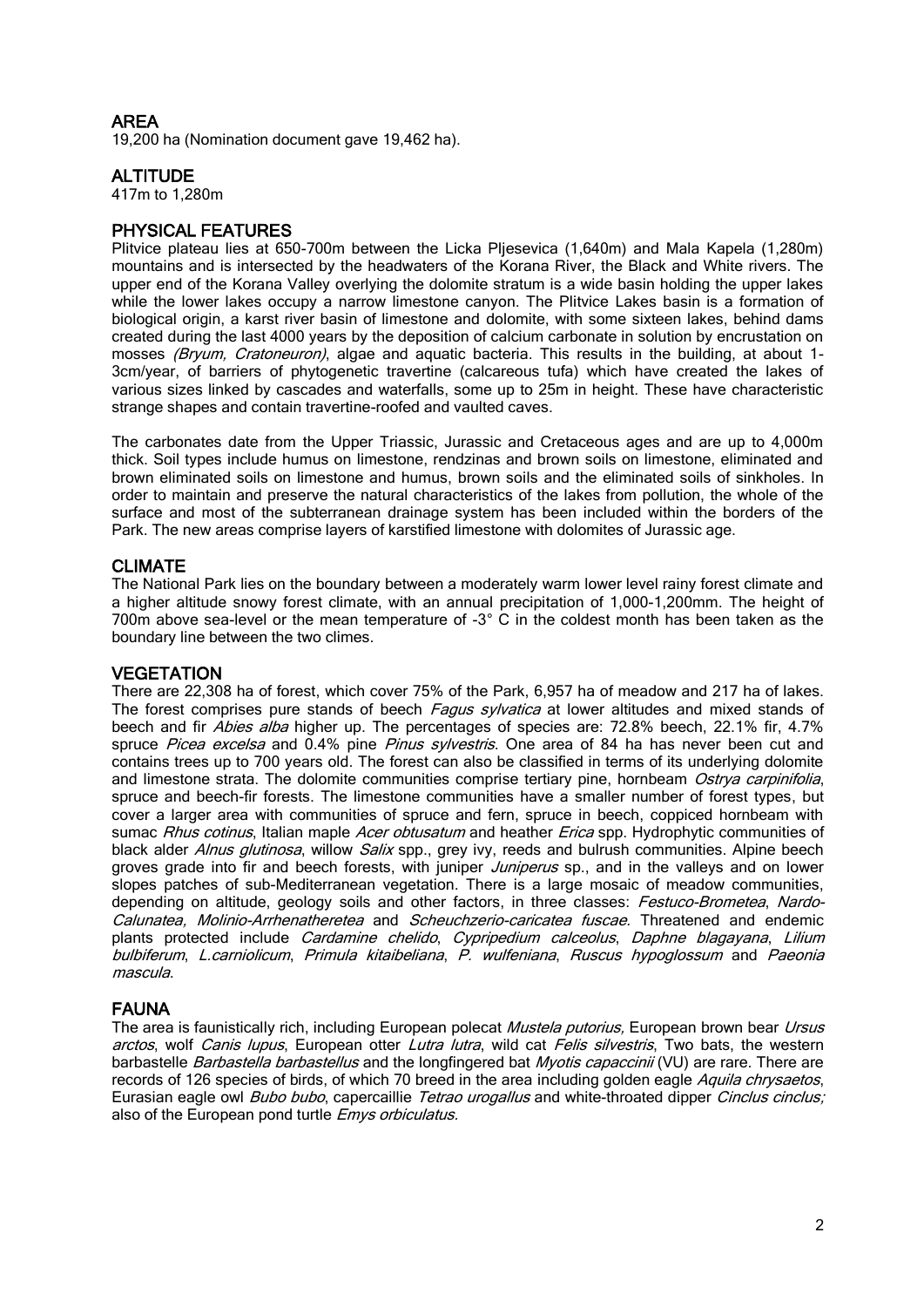# CONSERVATION VALUE

The area of Plitvice Lakes is noted for its karst landscape of lakes, caves and waterfalls formed from deposits of travertine. The forests of the Park are a refuge for bears, wolves and many species of birds. The Park lies within a WWF Global 200 Eco-region.

# CULTURAL HERITAGE

The area was the cradle of the prehistoric Illarian tribe of Yopuds dating from 1,000 BC. The Yopudic culture was followed by Roman influence and from the 8th century AD was occupied by Slavs. Archaeological remains include a prehistoric settlement on the site of the current Plitvice village, fortifications, Bronze Age tools and ceramics (Frankic, 1990).

# LOCAL HUMAN POPULATION

The area had 1,100 inhabitants in 1949 and about 2,200 in 1990 in 18 rural communities but the war was fought throughout the area and there are now only two small settlements of elderly households.

# VISITORS AND VISITOR FACILITIES

Tourism at the lakes started in the 19th century. By the mid-1980s they were a major tourist attraction and tourists numbered 800,000 of whom two-thirds were foreign, largely German, with peak visitation in July and August. The revenue obtained from visitor fees (US\$9.00 a head) and general income from tourism amounted to some US\$2.5 million in 1986. With the outbreak of war in 1991 and subsequent occupation of the Park, tourism stopped completely and many buildings were damaged. In 1996, a tourism revitalization programme began, including the removal of all landmines. Existing tourist facilities located within the Park include hotels, post office, restaurants, and sports and information centres (Ivandic & Klaric 1996; Dezelic, 1996). There are now two entry points for visitors, with car parks and information offices. Visitors move around the park on arranged and marked paths and gangways with a qualified guide and according to a set program. Within the Park, hotel accommodation is available at Plitvice and Bellevue. During 1996, there were 260,000 visitors, in 1998 350,000 and in 2000, 490,000. The visitor reception service has developed various educational sight-seeing programmes. The visitor reception service also has information offices where visitors can obtain all the necessary information. The Plitvice Lakes Public Establishment collaborates with local and foreign media to promote the Park.

# SCIENTIFIC RESEARCH AND FACILITIES

There has been extensive research on travertine formation, age and structure, and forest structure. Park staff work in collaboration with a number of national universities, and a permanent research station has been established together with extensive meteorological and climatological measuring points. Hydrometeorological data have been collected for 20 years, chemical analysis of rainfall for 10 years and air pollution monitoring data since 1982. Hydrology, soil and phenology are monitored within the Park. Specific areas of research include the biochemical analysis of travertine formations, water quality (for human consumption), limnology and palaeolimnology, microbiology and soil erosion, ecology of the brown bear and plant community structures. There are five meteorological and hydrometeorological monitoring stations. With the outbreak of war in 1991, many staff were forced to leave the Park, and some facilities were damaged.

#### MANAGEMENT

Plitvice Lakes National Park is protected pursuant to the Croatian Constitution and the Nature Protection Law. Economic and any other kind of activity is possible only in line with the regulations concerning the Internal Order in the area. Management is done at a national level. The Council of Management, which consists of seven members, is appointed by the Government. The first General Development Plan of the Park was adopted by the Assembly of the local commune in 1970. From 1972 the Park was run as a commercial company which owned the tourist facilities and was supplied by local farmers. A Zoning Plan dating from 1986 is still valid, but environmental protection measures are not considered to be stringent enough to solve the problems which the Park now faces.

In 1996, the Ministry of Tourism and the Park management drew up the Tourism Revitalization Program for the Plitvice Lakes National Park, with the aim of drawing visitors back to the Park, without threatening the site's natural values. This programme was part of a broader project called the Programme Basis of the Functioning and Development of the Plitvice Lakes National Park. The strategy aimed to increase tourist facilities at the two main entrances, reducing the number of through-visitors to the Velika Poljana hotel zone, to keep freight traffic out of the Park, and ultimately exclude all motor vehicles from the Park, and to reduce visitor pressure on the central and most sensitive zone around the waterfalls and lakes. The management was to be restructured into a Park Management Sector and a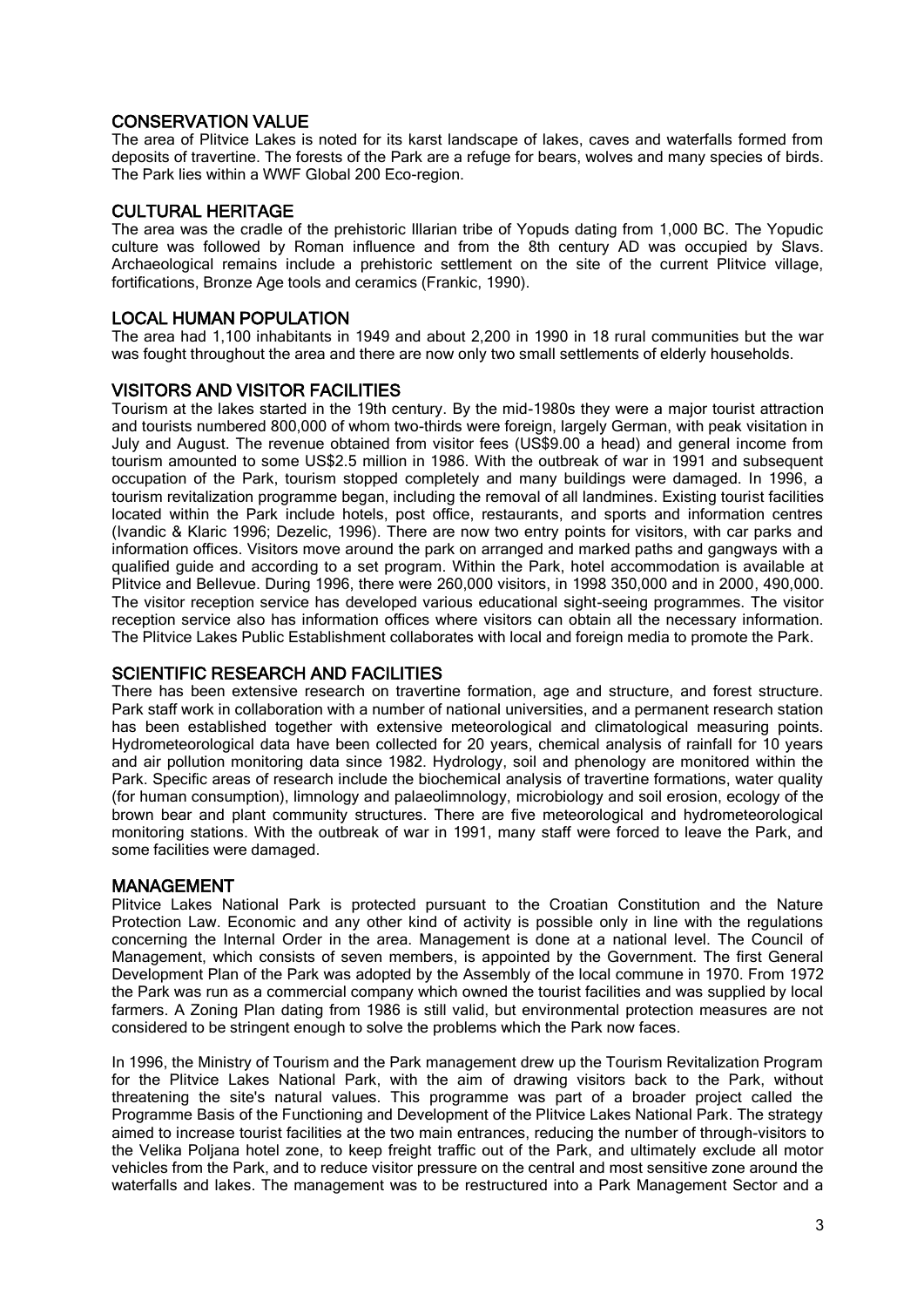subordinate Hotels and Restaurants Sector. The aim in the short-term was to rehabilitate the protective and research functions in the Park, and to improve the visitor management system (Cetinski, 1996, Ivandic & Klaric, 1996). A State of Conservation report on the Park was submitted to the World Heritage Committee in 1997 (UNESCO, 1997). But even after 1997 the Park suffered from inadequate management which postponed improvement (Vidokovic, 2000). However, in 2002 a Karst Ecosystem Conservation Project for four Croatian karst landscape parks was launched with funds from the GEF to be used in Plitvice on a creating a Management Plan and research laboratory (World Bank, 2002).

#### MANAGEMENT CONSTRAINTS

Between 1991 and 1995, the civil war was fought mainly in the region and the Park was abandoned by the staff. The lack of supervision resulted in the destruction of forest and Park facilities, the hunting of bears and fishing with dynamite. Several villages in and around the northern boundary were also destroyed (B. von Droste, *in litt.*, 1991). Consequently, the site was placed on the World Heritage in Danger List in 1992, from which it was withdrawn in 1997. Some of the key threats facing the Park before 1991 have not been adequately solved. Eutrophication of the lakes is becoming a threat, due to sewerage treatment by hotels which contaminates the lakes. The water supply for the Park and surrounding area is currently taken from Lake Koziak, which interferes with the water flow and the travertine formation process.

Preparations for a new effluent disposal system are under way, damage to the Park's infrastructure is being repaired and there is ongoing monitoring. The main road link between Zagreb and Dalmatia with some 7,000 vehicles a day ran beside the lakes but by 1998 had been detoured round the Park (UNESCO, 1998). The high number and concentration of tourists visiting the most sensitive areas of the Park, the lakes and waterfalls, also poses a threat (Ivandic & Klaric, 1996). The site still lacks a management plan, research and information about biodiversity, and a visitors' centre, requirements which are being provided under the GEF-funded Karst Ecosystem Conservation Project (Vidaeus, 2001).

#### **STAFF**

In 1990 there were 146 staff in park management, 66 in the Department of Nature, 80 in tourism and 100 in maintenance (D. Krga, pers. comm., 1990). By 2000 there were 120 employees (Vidaeus, 2001).

#### BUDGET

The Park is 97% self-supporting with a gross income of US\$2.5 million per year. In addition the State provides US\$150,000 for research (MEPPP, 2001). During 2001-2 USAID funded staff training projects and the World Bank small grants program funded promotional and educational materials. In 2002, US\$450,000 for Park improvements was granted under the Karst Ecosystem Conservation Project from GEF, the Croatian government and other sources (Vidaeus, 2001).

#### LOCAL ADDRESSES

The Director, Institute for Nature Conservation, Ilica 44/11, 4100, Zagreb, Croatia.

The Director, Nacionalni Park Plitvice, 48231 Plitvicka Jezera, Croatia.

The Director, The Plitvice Lakes Public Establishment, 53231 Plitvicka Jezera, Croatia.

#### **REFERENCES**

The principal source for the above information was the original nomination for World Heritage status.

Bozicevic, S. (1998) The Plitvice Lakes National Park - Natural History, Guide, Photomonography. Plitvice Lakes National Park, 96 pp.

Cetinsky, V. (1996) Progress on the tourism revitalization programme for the Plitvice Lakes National Park. Turizam 44(11-12): 324-330.

Dezelic, R, (1996) Guidelines for protection and utilization of the Plitvice Lakes National Park Turizam 44 (11-12): 293-304.

Frankic, A. (1990). *Plitvice Lakes National Park*. Report submitted to the IUCN conference on the Management of Protected Areas and National Parks under the Impact and Threat of Krkonose National Park, Czechoslovakia. 6 pp.